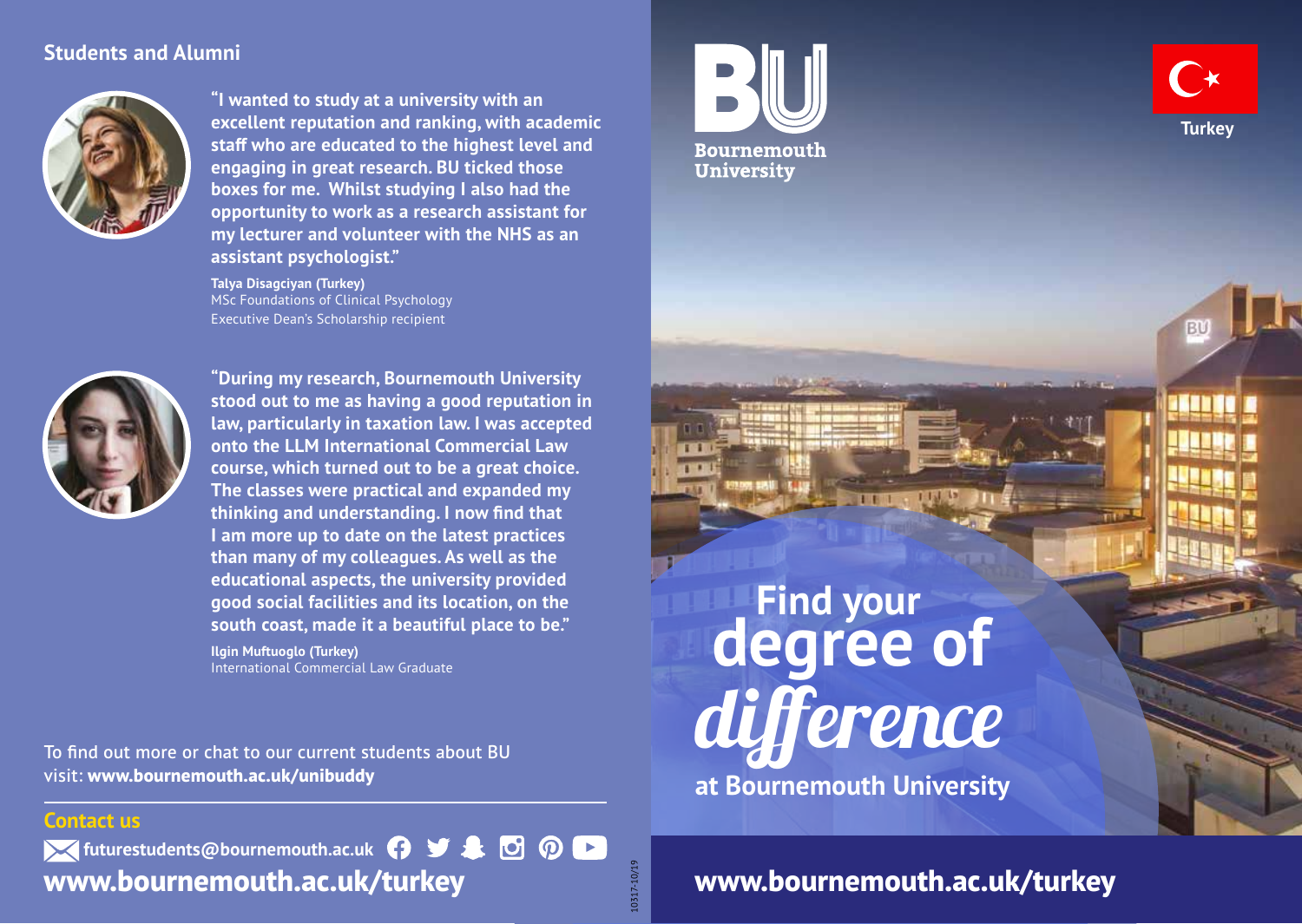## **Bournemouth University has over 17,000 students from across 135 different countries and regions.**

**11km**

**of award-winning sandy beaches**

**Every undergraduate and many postgraduate courses offer the opportunity of a work placement**

We are ranked in the top 500 universities in the world according to the *Times Higher Education* World University Rankings 2020.

Courses at Bournemouth University have a strong professional orientation with a focus on academic excellence and graduate employability. Our degrees are accredited by 29 different professional bodies, including some of the biggest names in industry. We blend education, professional practice and research in everything we do. You'll be learning from inspirational academics who are passionate about the subjects they teach, are involved in research, and possess real world industry experience.

All our undergraduate courses and most of our postgraduate courses offer you the chance to undertake a work placement, giving you the opportunity to put your learning into practice while building an invaluable network of professional contacts at the same time.

Whatever it is that makes you stand out from the crowd, at BU we can help you to build on it to become the person you were always meant to be.

# **Why** BU? **Top 500**

#### **we're ranked in the top 500 universities in the world**

(*Times Higher Education* World University Rankings 2020)

## **£8million**

**We awarded scholarships and bursaries worth over £8 million in 2017/18**

## **£200million in recent years we have**

**invested £200 million in our buildings, IT and facilities**



**university to be commended for the quality of student learning opportunities (QAA) Industry experience 1st** 



### **Subject areas**

Accounting, Finance & Economics Archaeology, Anthropology & Forensic Science Business, Management & Marketing Computer Animation, Games & Visual Effects Computing & Information Technology Design & Engineering Film, TV, Media & Music Production Health & Social Care

History, Politics & Social Studies Law Life & Environmental Sciences Media & Communication Medical Science Psychology Sport Tourism, Hospitality & Events

## Visit: **www.bournemouth.ac.uk/courses**

| <b>Fees</b>         |
|---------------------|
| This table shows    |
| the range of annual |
| tuition fees for    |
| 2020/21 entry for   |
| both undergraduate  |
| and postgraduate    |
| courses at BU.      |
| Payment can be      |
| made in full or in  |
| three instalments.  |
|                     |

|               | 2020/21 Course                                                    | Fees (GBP)*     | Fees (TL)*      |
|---------------|-------------------------------------------------------------------|-----------------|-----------------|
| ual           | Undergraduate (fees are fixed<br>for the duration of your course) | £14,100-£15,000 | £105750-£112500 |
| r<br>ate<br>Ê | Placement year                                                    | £850            | <b>£6375</b>    |
|               | Postgraduate                                                      | £14,500-£15,000 | £108750-£112500 |
|               | $MBA$ (F/T)                                                       | £15,000         | <b>£112500</b>  |
| s.            | Research (F/T) Library-based                                      | £15,000         | £112500         |
|               | Research (F/T) Laboratory-based                                   | £17,000         | £127500         |

\*Tuition fees correct at the time of printing and are subject to change. \*\*Fees are based on exchange rates calculated February 2020.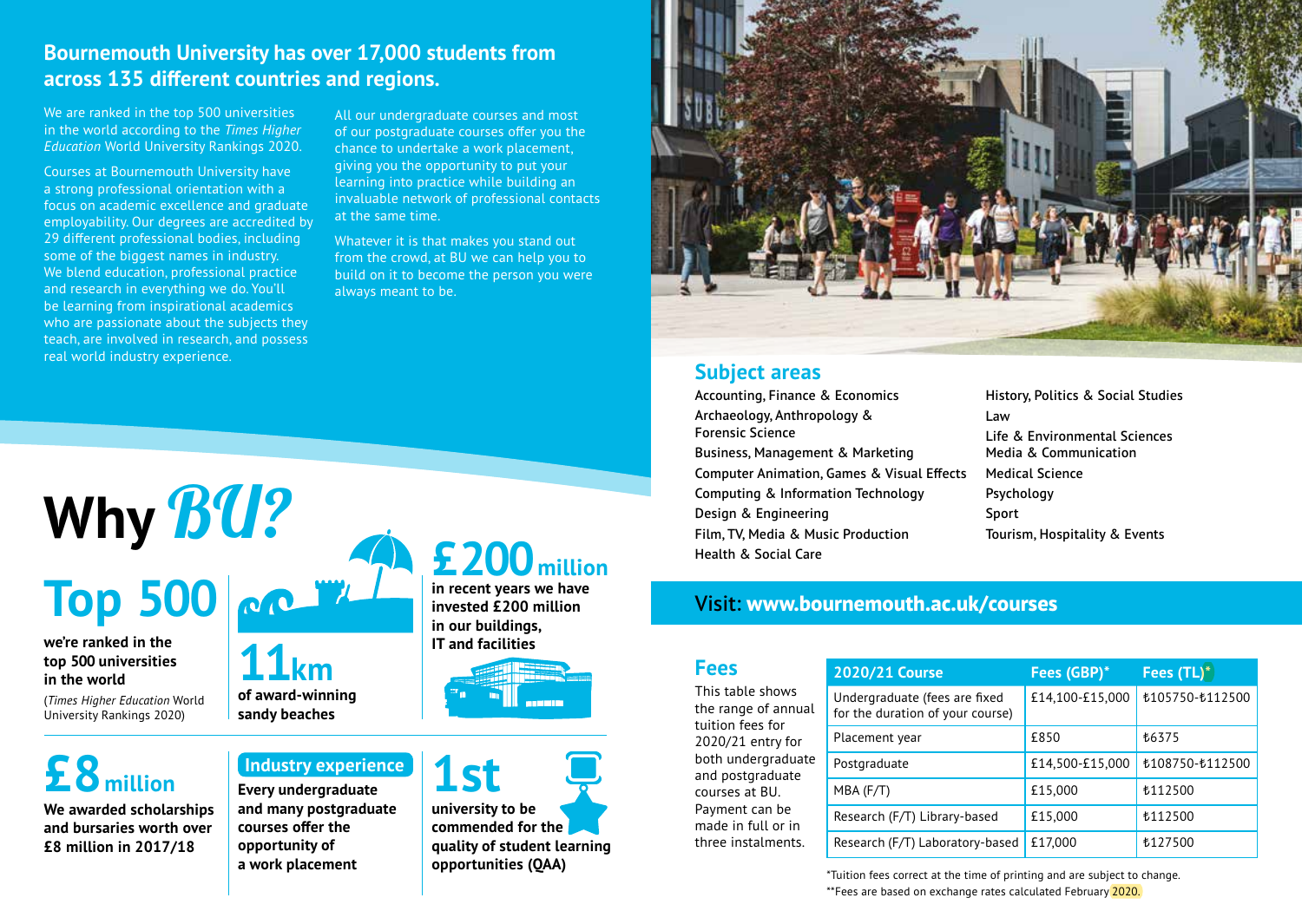# **Location**

## **Academic entry requirements**

#### **BU International College Foundation Certificates**

You can undertake a Foundation Certificate before going on to an undergraduate course if you have successfully completed 12 years of schooling in Turkey and achieved a minimum of UKVI IELTS (Academic) 5.0. Visit: **www.bournemouth.ac.uk/ internationalcollege**

#### **Undergraduate courses (Bachelor's degree)**

You can apply to study a Bachelor's degree if you hold any of the following qualifications:

- **Divlet Lise Diplomasi** (State High School Diploma)
- **Lise Bitirme Diplomasi**  (Private High School Finishing Diploma)
- **Devlet Teknik Lise Diplomasi** (State Technical Four-Year High School Diploma)
- **Devlet Meslek Lise Diplomasi** (State Vocational or Trade High School Diploma)

#### **Postgraduate courses (Master's degree)**

You need to have a Lisans Diplomasi (four years) to be considered for a postgraduate course at BU.

#### **Research programmes**

You need a Master's degree to be considered for a BU research programme.

Some courses may require specific or additional entry requirement. To find out more visit **www.bournemouth.ac.uk/courses**

## **English entry requirements**

#### **Undergraduate and postgraduate**

IELTS Academic (UKVI or non-UKVI) 6.0 with a minimum of 5.5 in each component.

**Note:** some courses may require a higher IELTS score.

For more information on acceptable English qualifications visit: **www.bournemouth.ac.uk/ english-requirements**

## **Scholarships**

#### **Undergraduate**

We award a £2,500 Academic Excellence Scholarship to you automatically if you have achieved 80 out of 100 in your high school diploma.

#### **Postgraduate**

We award a £3,500 Academic Excellence Scholarship to you automatically if you have achieved GPA 2.8 out of 4 in your Bachelor's degree.

We also offer the Deans Scholarship. providing a 50% tuition fee reduction.

For more information about scholarships visit: **www.bournemouth.ac.uk/scholarship**



#### **Find yourself surrounded by the beautiful scenery of Bournemouth as you study**

**with us.** Located on the south coast of England, Bournemouth University is situated in an area of outstanding natural beauty less than two hours from central London by train. We are a green, safe and friendly town welcoming students from many countries. Our 11km of award-winning stretch of sandy beaches holds four European blue flags and Bournemouth beach was named the best in the UK by TripAdvisor. The town is also close to two UNESCO World heritage sites - Jurassic Coast and Stonehenge – and benefits from great access and links to London as well as many airports.

## Find out more: **www.bournemouth.ac.uk/bournemouth**

## Find out more: **www.bournemouth.ac.uk/turkey**